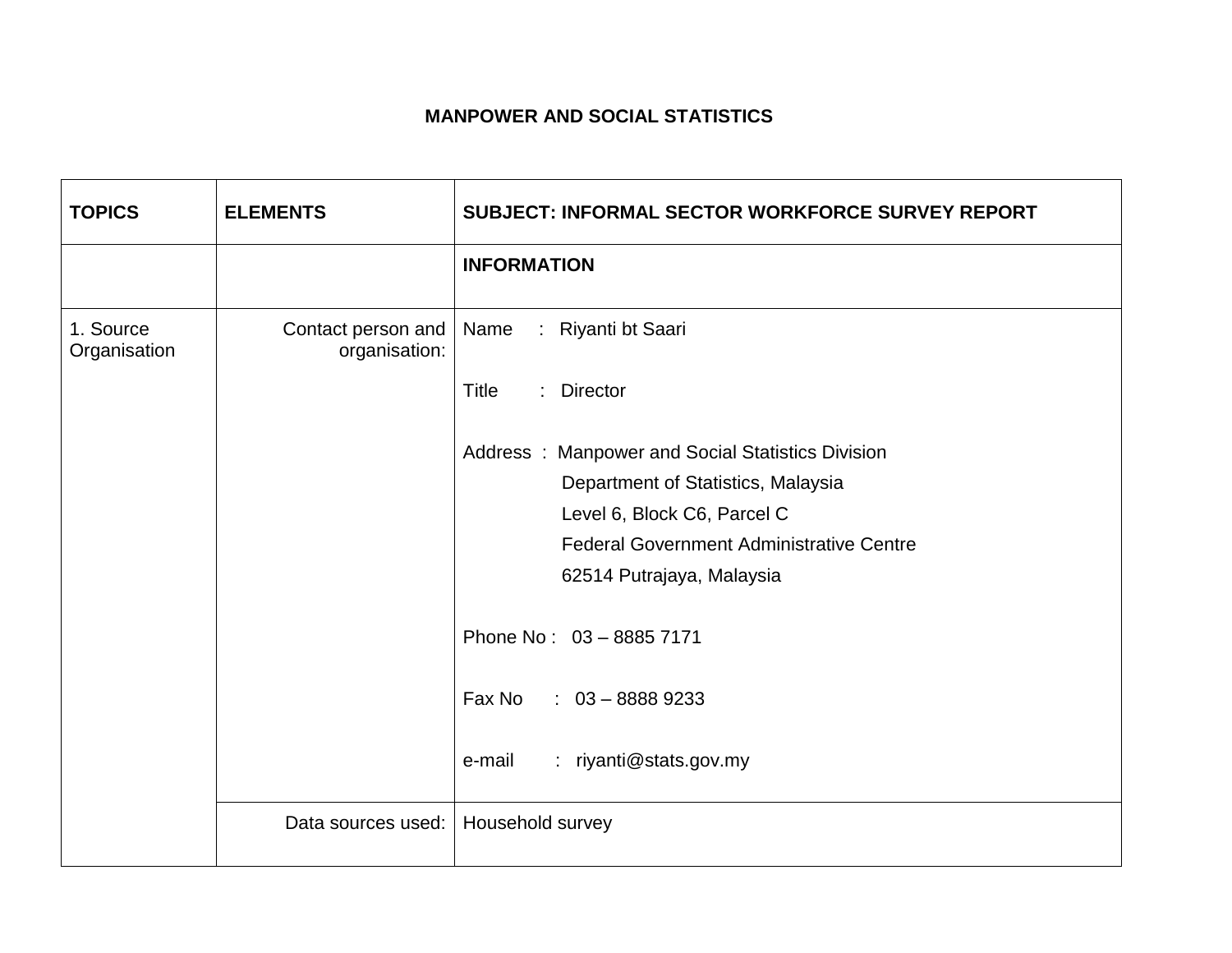|                                             | Name of collection /<br>source used:     | <b>Informal Sector Survey</b>                                                                                                                                                                                                                                                                                                                                                                                                                                                                                                                                                                                                |
|---------------------------------------------|------------------------------------------|------------------------------------------------------------------------------------------------------------------------------------------------------------------------------------------------------------------------------------------------------------------------------------------------------------------------------------------------------------------------------------------------------------------------------------------------------------------------------------------------------------------------------------------------------------------------------------------------------------------------------|
|                                             | Direct source:                           | Department of Statistics, Malaysia                                                                                                                                                                                                                                                                                                                                                                                                                                                                                                                                                                                           |
|                                             | Source periodicity:                      | Monthly                                                                                                                                                                                                                                                                                                                                                                                                                                                                                                                                                                                                                      |
|                                             | Source metadata:                         | Central repository                                                                                                                                                                                                                                                                                                                                                                                                                                                                                                                                                                                                           |
|                                             | Date last input received<br>from source: | 18 days after data collection                                                                                                                                                                                                                                                                                                                                                                                                                                                                                                                                                                                                |
| 2. Data<br>Characteristic<br>and Collection | <b>Forms or Questionnaires</b><br>Used   | Informal sector Survey Questionnaire<br>LFS - 1 : Identification Particulars<br>i)<br>LFS - 2 : Household Member Particulars<br>ii)<br>LFS - 3/1 : Labour Force Particulars (For Members 15 Years and Over)<br>iii)<br>LFS - 3/2 : Principal Job Particulars (For Members 15 Years and Over)<br>iv)<br>LFS - 3/4 : Particulars on Informal Sector<br>V)                                                                                                                                                                                                                                                                      |
|                                             | Sampling:                                | The frame used for the Informal Sector Survey is from the National Household<br>Sampling Frame, Department of Statistics, Malaysia which is made up of<br>Enumeration Blocks (EBs) created for the 2010 Population and Housing<br>Census of Malaysia. EBs are geographically contiguous areas of land that is<br>created with identifiable boundaries. On average, each EB contains about 80<br>to 120 living quarters. Generally, all EBs are formed within gazette boundaries<br>i.e. within administrative district, mukim or local authority areas.<br>Sample size: The (annual) number of selected LQs is around 50,000 |
|                                             | Periodicity:                             | Monthly                                                                                                                                                                                                                                                                                                                                                                                                                                                                                                                                                                                                                      |
|                                             | Reference period:                        | The reference week of the survey refers to (7) days preceding the<br>commencement date of the interview which are $1^{st}$ - $7^{th}$ , $8^{th}$ - $14^{th}$ and $15^{th}$ -<br>21 <sup>st</sup> of the respective month.                                                                                                                                                                                                                                                                                                                                                                                                    |
|                                             | Base period:                             | n.a.                                                                                                                                                                                                                                                                                                                                                                                                                                                                                                                                                                                                                         |
|                                             | Date last updated:                       | 2013                                                                                                                                                                                                                                                                                                                                                                                                                                                                                                                                                                                                                         |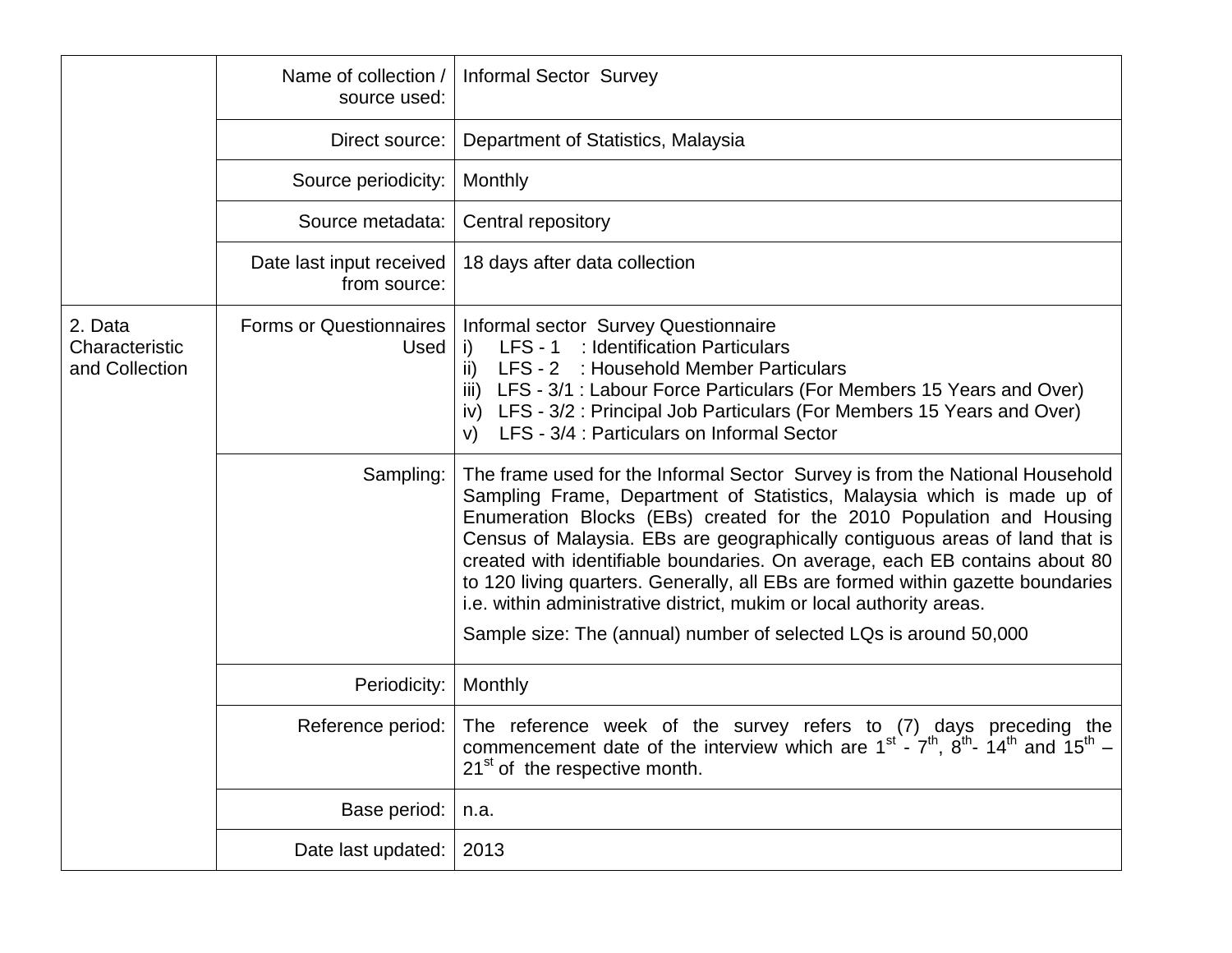|                                                                  | Link to release calendar:                     | n.a                                                                                                                                                                                                                                                                                                                                                                                                                                      |
|------------------------------------------------------------------|-----------------------------------------------|------------------------------------------------------------------------------------------------------------------------------------------------------------------------------------------------------------------------------------------------------------------------------------------------------------------------------------------------------------------------------------------------------------------------------------------|
|                                                                  | Other data characteristics<br>and collection: | n.a.                                                                                                                                                                                                                                                                                                                                                                                                                                     |
| 3. Statistical<br>Population and<br>Scope of the<br>Data         | Statistical population:                       | Household                                                                                                                                                                                                                                                                                                                                                                                                                                |
|                                                                  | Geographical coverage:                        | Malaysia                                                                                                                                                                                                                                                                                                                                                                                                                                 |
|                                                                  | Sector coverage:                              | Non-agricultural sector and non-government employees.                                                                                                                                                                                                                                                                                                                                                                                    |
|                                                                  | Institutional coverage:                       | n.a.                                                                                                                                                                                                                                                                                                                                                                                                                                     |
|                                                                  | Item/Product coverage:                        | n.a.                                                                                                                                                                                                                                                                                                                                                                                                                                     |
|                                                                  | Population coverage:                          | Household members:<br>i) aged 15 years and over;<br>ii) working in all sectors except agriculture, hunting, forestry and fisheries; and<br>iii) non-government employees.                                                                                                                                                                                                                                                                |
|                                                                  | Product coverage:                             | n.a.                                                                                                                                                                                                                                                                                                                                                                                                                                     |
|                                                                  | Other coverage:                               | n.a.                                                                                                                                                                                                                                                                                                                                                                                                                                     |
| 4. Statistical<br>Concepts and<br><b>Classifications</b><br>Used | Key statistical concepts<br>used:             | An ILO Manual On Concepts and Methods: Measuring informality: A Statistical<br>manual on the informal sector and informal employment.<br>Employment in the informal sector refers to person who is employed in an<br>establishment with the following criteria:<br>i. The enterprise is not registered with the Companies Commission of<br>ъ.<br>Malaysia (CCM) or any other professional bodies, including the Local<br>Authority (LA); |
|                                                                  |                                               | All or at least one goods or services produced are meant for sale or<br>ii.<br>barter transactions; and                                                                                                                                                                                                                                                                                                                                  |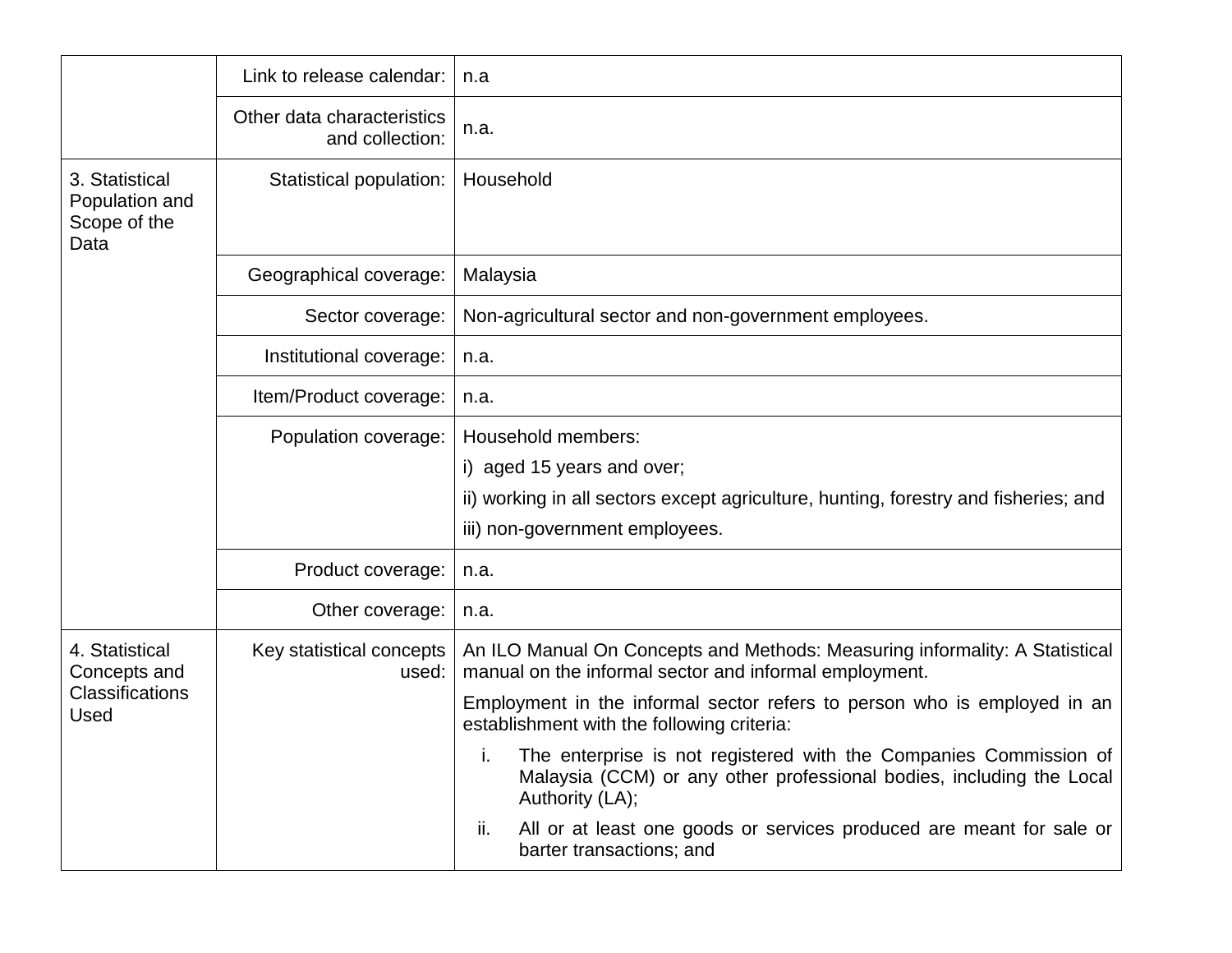|                                                              |                                   | iii.<br>The size in term of employment is less than 10 person and not<br>registered under specific form of national legislation.                                                                                                                                                                                                                                                                                                                                                                        |
|--------------------------------------------------------------|-----------------------------------|---------------------------------------------------------------------------------------------------------------------------------------------------------------------------------------------------------------------------------------------------------------------------------------------------------------------------------------------------------------------------------------------------------------------------------------------------------------------------------------------------------|
|                                                              | <b>Classifications used:</b>      | "Malaysia Standard Industrial Classification (MSIC) 2008" based on the<br>j.<br>"International Standard Industrial Classification of All Economic<br>Activities (ISIC), Revision 4".                                                                                                                                                                                                                                                                                                                    |
|                                                              |                                   | ii.<br>"Malaysia Standard Classification of Occupations (MASCO) 2008"<br>based on the "International Standard Classification of Occupations"<br>$(ISCO-08)$ "                                                                                                                                                                                                                                                                                                                                           |
| 5. Statistical<br>Computation<br>and<br><b>Dissemination</b> | Aggregation and<br>consolidation: | State and national level.                                                                                                                                                                                                                                                                                                                                                                                                                                                                               |
|                                                              | Estimation:                       | The Combined Ratio Estimate Method was used to obtain the estimate of a<br>specific characteristic in the survey population. The second half year<br>population estimates of the survey year by age, sex, ethnic and state were<br>used as benchmarks.                                                                                                                                                                                                                                                  |
|                                                              | Imputation:                       | n.a.                                                                                                                                                                                                                                                                                                                                                                                                                                                                                                    |
|                                                              | Transformations:                  | Principal statistics of the informal sector is are number of employment in the<br>informal sector.                                                                                                                                                                                                                                                                                                                                                                                                      |
|                                                              | Validation:                       | Structure, consistency, range and logical checks.                                                                                                                                                                                                                                                                                                                                                                                                                                                       |
|                                                              | Index type:                       | n.a.                                                                                                                                                                                                                                                                                                                                                                                                                                                                                                    |
|                                                              | Weights:                          | The weights were the result of calculations involving several factors, including<br>original selection probabilities and adjustment for non-response. The weighting<br>process would also correct for non-coverage and help reduce variance of<br>estimates. The base weight (Design Weight) for each sample is equal to the<br>reciprocal of the sample probability of selection. Weights were applied in two<br>stages:<br>a. Weight estimated based on sample design i.e. design weight and adjusted |
|                                                              |                                   | weight.                                                                                                                                                                                                                                                                                                                                                                                                                                                                                                 |